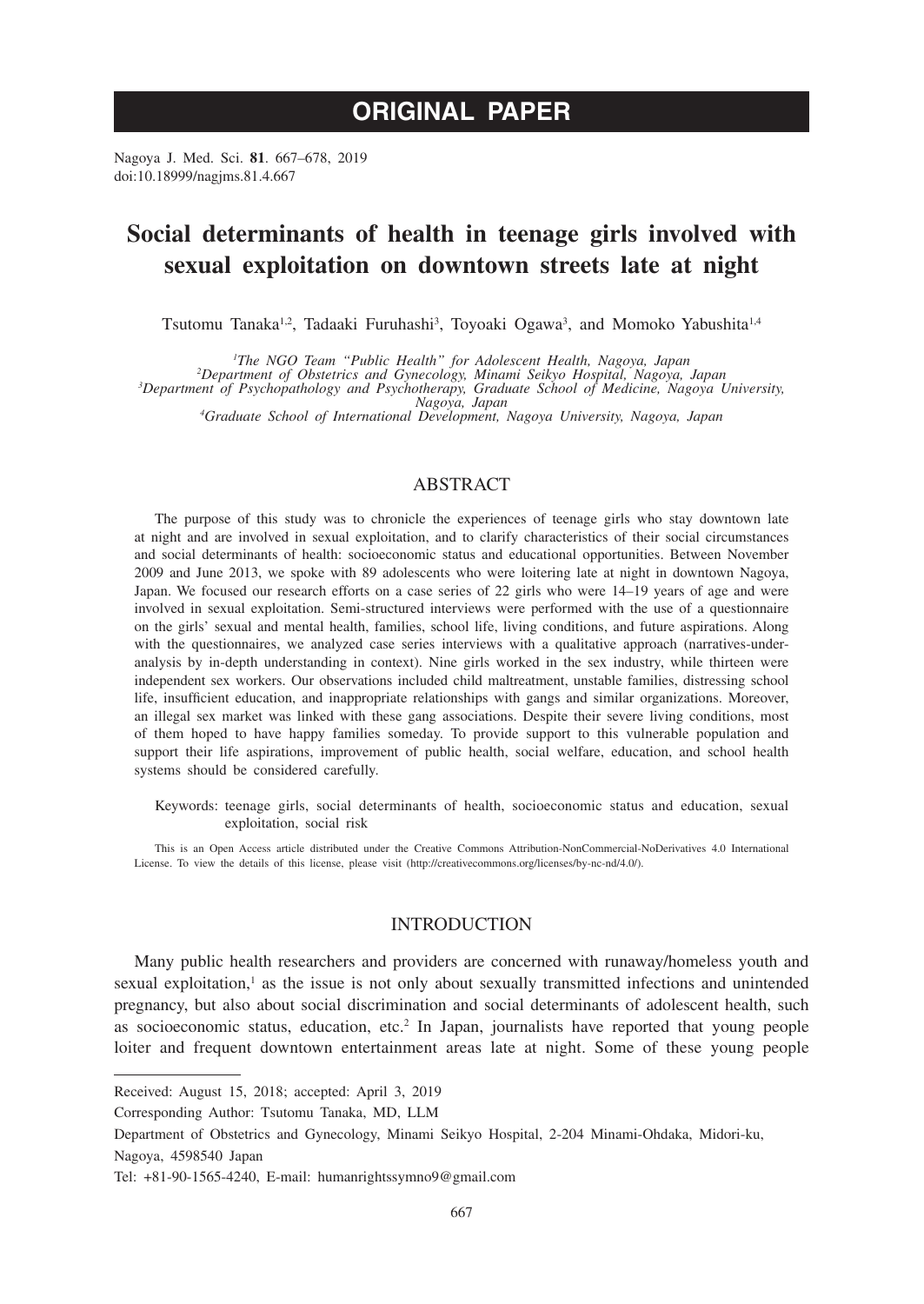have no long-term goals or their own places. Consequently, these young people stay in public spaces such as parks or downtown streets often late at night. In this environment, they might be sexually exploited. Many specialists in adolescent health are interested in the background of street youths and sexual exploitation.3-5 Several Japanese studies have conducted research interviewing teenage girls who were either arrested or taken into custody because of their sexual deviation or sexual behavior.<sup>6</sup> Unlike studies conducted in other countries, only a few have focused their efforts on interviewing young women under free conditions.<sup>7</sup>

As a nongovernmental organization (NGO) team, we voluntarily had weekly Saturday night interactions with adolescents who stay late at night in downtown Nagoya, Japan. $8.9$  Since September 2007, these weekly interactions included two-way conversations, emotional support, and mental support. Nagoya is one of the largest cities in Japan, with over two million people. The sex industry used to be a key industry in Sakae, a famous downtown entertainment area of Nagoya. Though declining since the recession at the beginning of the 21st century, the sex industry is still a thriving industry.

The aim of our study was to chronicle the experiences of teenage girls who frequent downtown Nagoya late at night and are involved in sexual exploitation. Our efforts focused on clarifying the characteristics of their social circumstances and social determinants of health: socioeconomic status and educational opportunities.<sup>10</sup>

## SUBJECTS AND METHODS

Between November 2009 and June 2013, our team spoke with 89 teenagers (60 girls and 29 boys) who were loitering in the downtown entertainment areas, streets, parks, or public spaces late at night in Nagoya, Japan. From these 89 teenagers, twenty-two teenage girls were involved in the sex industry or sexual exploitation. We obtained informed consent while out in the field after explaining the purpose of our efforts and any information shared would be kept anonymous. Once they consented, each subject was interviewed by a semi-structured questionnaire, and their responses were recorded in field notes. The questionnaire consisted of obtaining the following information: age, occupation, school life, family socioeconomic status, sexual experience, gang involvement or the sex industry, future aspirations, and their mental health status. Information about mental health status included questions related to theories of juvenile delinquency such as spending habits, substance abuse, reckless driving, binge eating, self-mutilating behavior, suicidal behavior, and sexual behavior.11-13 As it was impossible to assess disease status in the field and our teenage subjects did not want treatment, the purpose of the study was not to diagnose psychiatric disease. Each case was analyzed with qualitative methods: narratives-under-analysis by in-depth understanding in context.14 We assessed the contents of their responses from a social and medical point of view and analyzed issues derived from each case.

#### *Ethical considerations*

The Ethical Committee of Research Center of Health, Physical Fitness and Sports, Nagoya University, Nagoya, Japan approved this study (#21-13, #23-16, and #26-20).

All participants were minors who should be under their parents' supervision. However, it was not possible to obtain parental consent since most participants did not want their whereabouts to be known. To respect their wishes, we did not obtain parental consent. As with prior studies, our subjects were considered emancipated minors and we asked them directly for informed consent.15,16 Subjects confirmed their willingness to participate in the study with written confirmation on both the consent form and questionnaires. To ensure fairness, we assured each subject that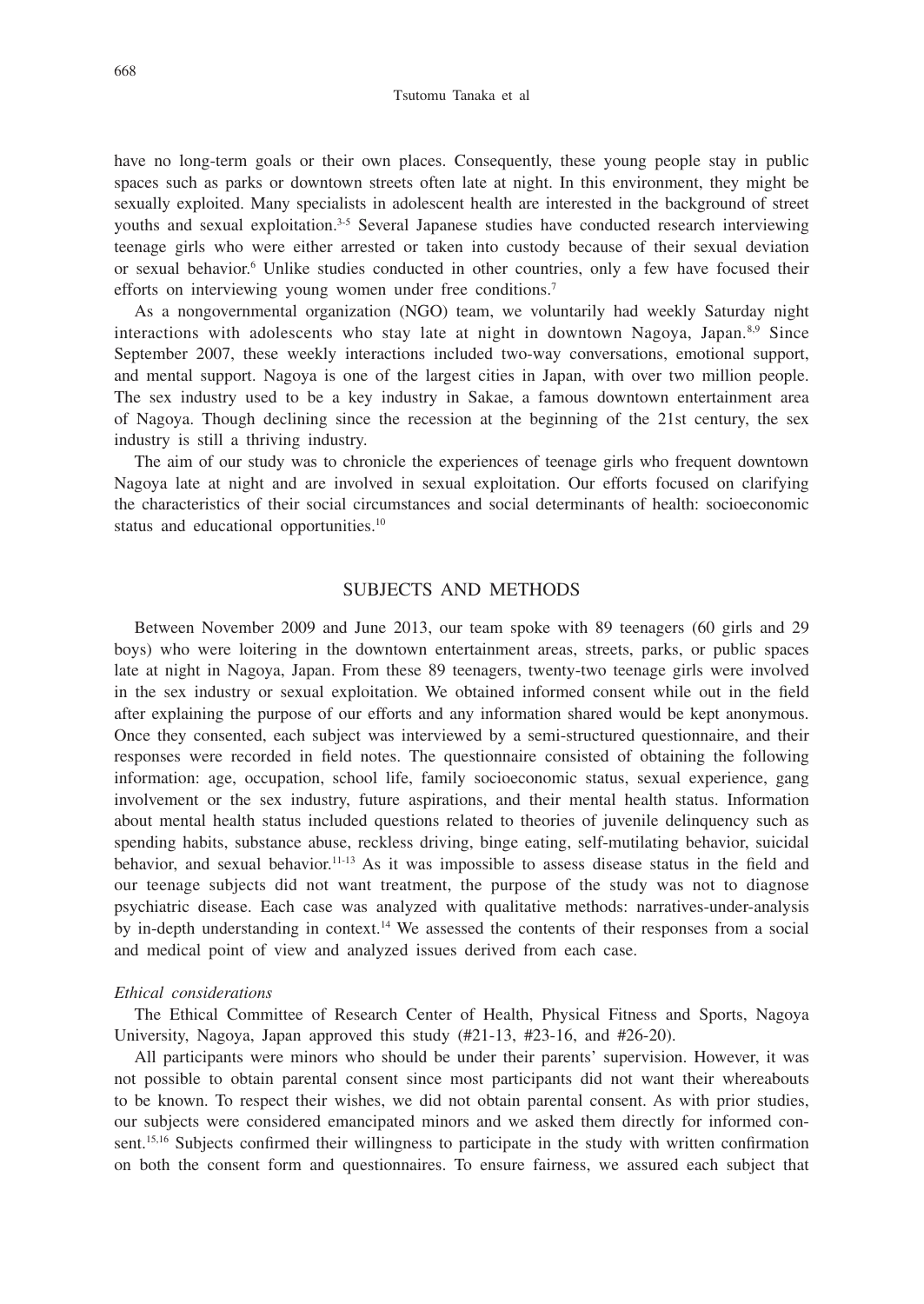future publications would include a faithful representation of the interview and they did not have to provide answers to question they found uncomfortable. To avoid social delinquency labels, all data were acquired anonymously without obtaining personal details such as their name and address. We have taken care to ensure our report avoids participant identification. According to article 134 of the doctors' duty of confidentiality in the Japanese Penal Code, any confession to a crime would remain confidential.<sup>17</sup> When we encountered a situation where it was apparent that their lives may be in danger, the interview was terminated and emergency personal, such as the police or welfare facilities for aid and rescue were contacted.

Teenagers who stay downtown late at night are often not listened to by adults and are occasionally abandoned by their parents. We had as essential principle, where we did not question the truth of their statements but accepted them as they were. Because these individuals come from many walks of life, such as panderers, pimps, barkers, sex workers, foreigners living in Japan, and many others, we had a fundamental principle that we should respect those who live this kind of lifestyle regardless of the reasons.

Throughout this study, we did our best to listen to their concerns, to discuss their issues together, and provide the best advice at that time. If they were willing, we would introduce them to appropriate facilities or contact their parents.

### RESULTS

For the 22 teenage girl cases, demographic data (Table 1) and a transcript of our conversations in English (translated from Japanese by the authors) are presented in Table 2 and Table 3. Nine girls had experience working in the sex industry. The remaining 13 girls worked as individual sex workers who engaged in *enjo-kosai* ("compensated dating") were paid for companionship and sex.18 Thirteen girls were under the age of 18 years, where four girls worked in the sex industry and nine girls were individual prostitutes. All the teenage girls we encountered had their first sexual exploitation when they were less than 18 years of age. A 15-year-old girl we met began sex work when she was an elementary school pupil. In most of the cases, their customers who sexually exploited them, were ordinary citizens. $19,20$ 

Eleven girls (Case: 1, 5, 6, 13, 15, 16, and 18–22) had unstable family backgrounds and low socioeconomic status (Case: 1, 6, 13, 18, 19, and 21). For these cases, these teenagers lived in an environment absent of affection where they were neglected and mistreated by their parents. These young girls experienced child abuse, neglect, family violence, and family conflict. Girls from affluent as well as poor families were involved in sexual exploitation. Four girls said that their dream was to be wealthy, even though they lived in an average socioeconomic status.

Furthermore, there were teenagers who had school-associated problems (Case: 1–4, 6, 7, 12, 17, and 22) such as poor grades, victims of bullying, truancy, school absences, and pressure from strict school regulations where some of them dropped out of high school.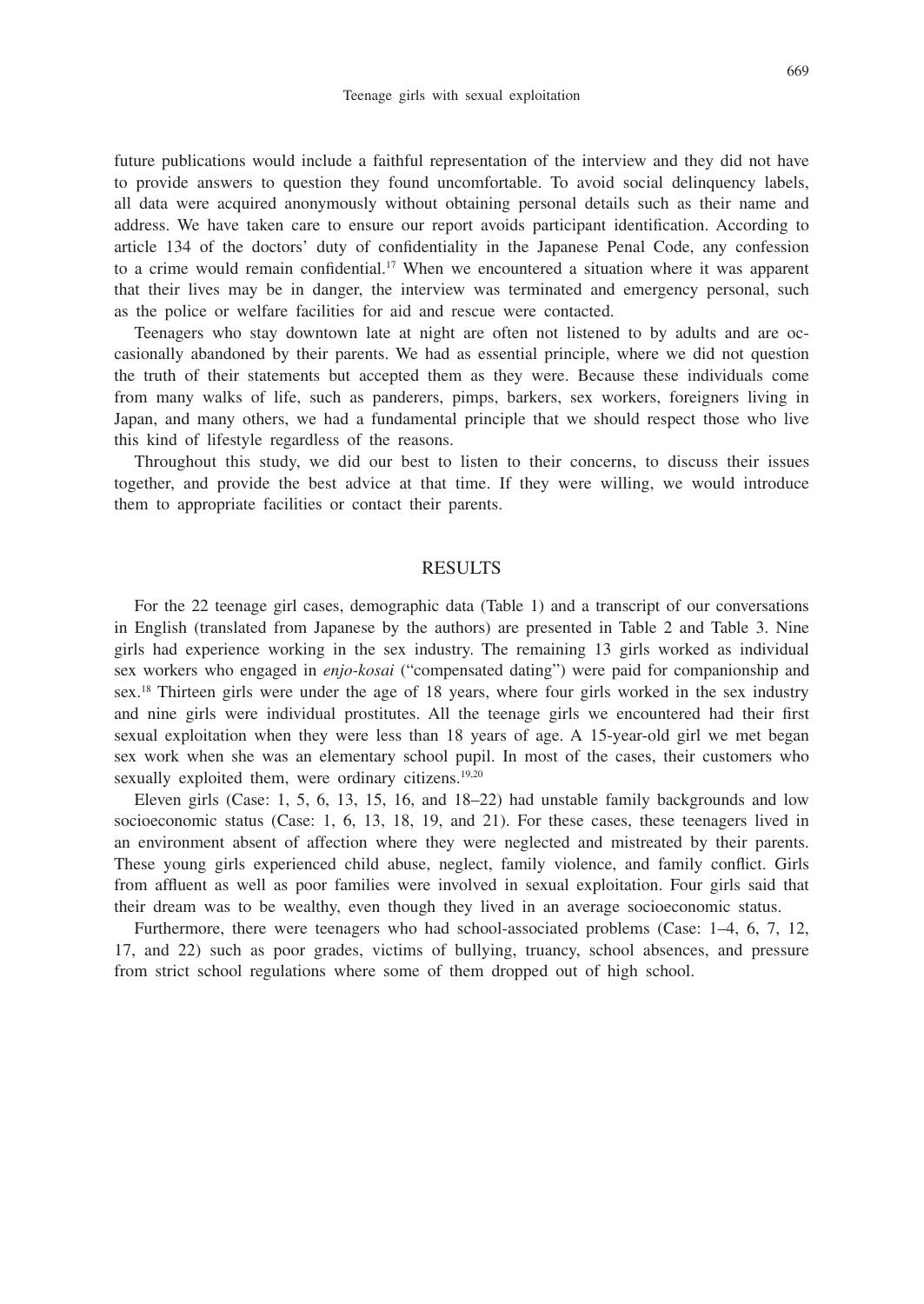|                                                           | Numbers $(n=22)$ |
|-----------------------------------------------------------|------------------|
| Age                                                       |                  |
| $14 - 15$                                                 | $\mathfrak{2}$   |
| $16 - 17$                                                 | 11               |
| $18 - 19$                                                 | 9                |
| Occupation                                                |                  |
| Junior high school student                                | $\mathfrak{2}$   |
| High school or vocational school student                  | 9                |
| Worker or part-timer                                      | 4                |
| Commercial sex worker                                     | 3                |
| No occupation                                             | $\overline{4}$   |
| Type of sex work                                          |                  |
| <b>Brothel</b>                                            | 9                |
| Escort (Individual)                                       | 13               |
| Girl's impression of her living conditions                |                  |
| Poor                                                      | 6                |
| Average                                                   | 8                |
| Rich                                                      | 9                |
| <b>Education</b>                                          |                  |
| Graduated from junior high school                         | 12               |
| Withdrew from high school                                 | 6                |
| High school diploma                                       | 2                |
| Sexual trauma*                                            |                  |
| Abortion                                                  | 7                |
| Rape                                                      | 10               |
| Drug use*                                                 | 9                |
| Marijuana                                                 | 7                |
| Stimulant                                                 | 4                |
| Thinner                                                   | 3                |
| Gang involvement*                                         |                  |
| Gangster organization (including right-wing organization) | 3                |
| Motorcycle gang (including reckless driving)              | 10               |
| <b>Child maltreatment</b>                                 | 9                |
| <b>Shop-lifting</b>                                       | 16               |
| <b>Binge</b> eating                                       | 10               |
| Have you ever been deserted by your parent?               |                  |
| Yes                                                       | 6                |
| <b>Self-mutilation</b>                                    | 9                |
| Suicide intention or attempt*                             |                  |
| Intention                                                 | 7                |
| Attempt                                                   | $\overline{4}$   |
| Have you thought you shouldn't be here?                   |                  |
| Yes                                                       | 9                |
| Do you have a dream?                                      |                  |
| Yes                                                       | 19               |
| N <sub>0</sub>                                            | 2                |

**Table 1** Demographic data of teenage girls involved in sexual exploitation

\*plural answers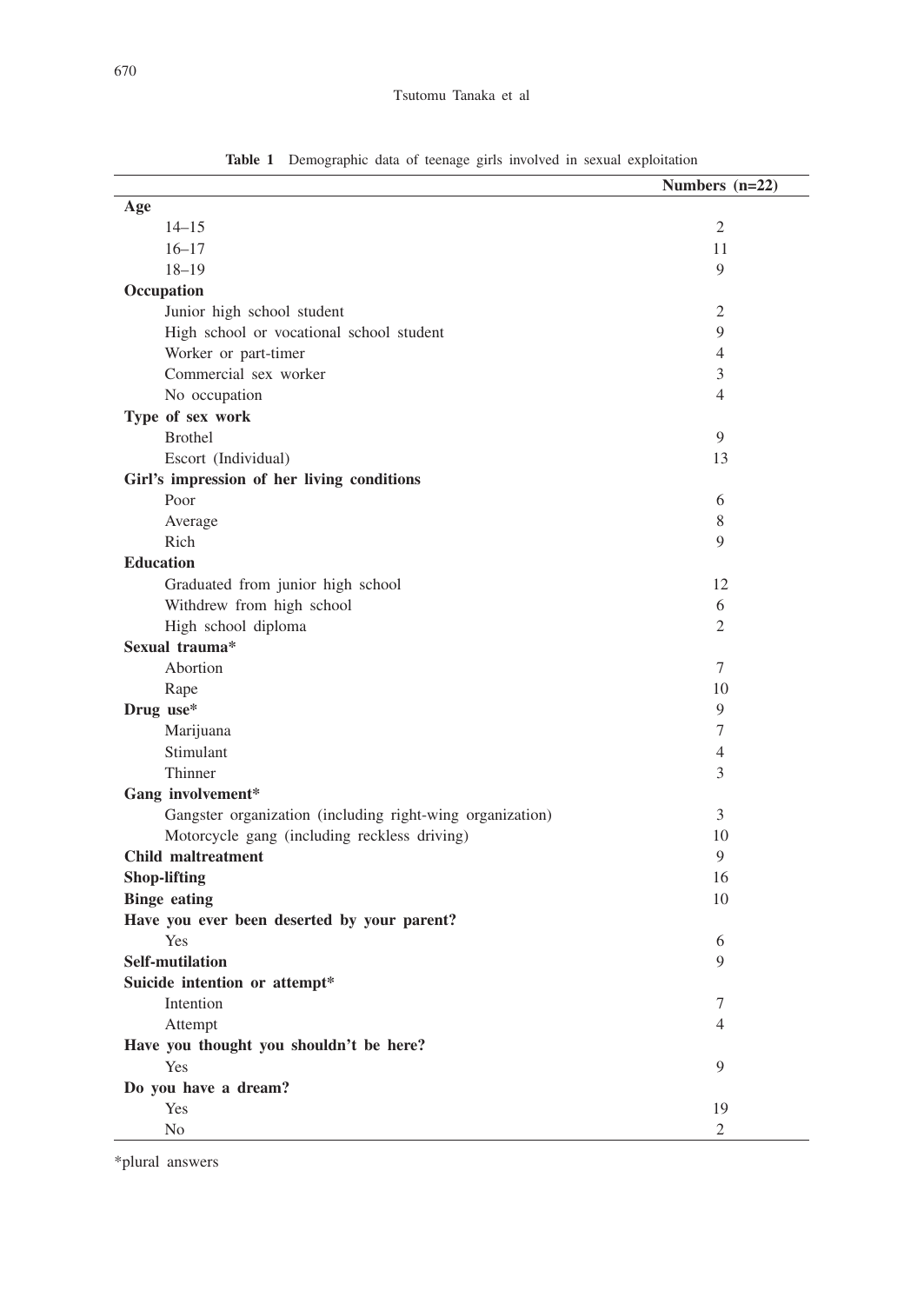**Table 2** Narrative data from a case series of teenage girls involved in the sex industry

**Narrative data**

**Case 1 (14-year-old):** "I play downtown late at night with my schoolmates every weekend. When I come home late, my parents are usually angry, but I tell them I was working at a part-time job. My family is poor. My schoolteachers make me so irritated and annoyed. I have already had sex with my boyfriend who is two years older. I didn't want to have sex. He begged me to have sex, so I just did. I have experience with enjo-kosai and working in the sex industry. I want money. My dream is to be a hostess."

**Case 2 (19-year-old):** "My teacher was disgusted with me. He said to me, 'I'll expel you from school,' even though I skipped school for only five days. Our school had strict regulations. I have had experiences with enjo-kosai, Delivery Health, Fashion Health, and Lingerie Pub. The sex work is fun and I don't find it unpleasant. I'm not afraid of sexually transmitted infections. I don't make men use condoms when I do oral sex. But when I allow them to penetrate me with their penis, I make them use a condom. I started sex work after the first enjo-kosai. An old man spoke to me and said that if he could touch my pussy, he would give me 5 000 Yen. After he did it, I went to the police and he was arrested. Another man made me pregnant, and I had an abortion. That made me sick. I'm going to withdraw from the sex industry when I am 20 years old. I often spend 600 000 Yen per month on a Host Club (male companion club). The first thing I want to do now is to play much more. I have no dreams."

**Case 3 (19-year-old):** "My father is a high school teacher. My stepmother had worked at a nightclub as a hostess. I dropped out of high school and transferred to a correspondence high school, but I dropped out after three months in the end. I experienced enjo-kosai, Fashion Health, and Delivery Health with my schoolmates. In the downtown, a man in his thirties asked me just to watch him masturbate, and he gave me 10 000 Yen. I was crazy about the Host Club, and I spent a lot of money there. A male companion introduced me to the sex industry. The teachers at my school were really sick. One teacher said to me, 'Hey, you, don't come to school!' Of course, I had a compassionate teacher, too. When I was a child and my stepmother worked, I thought I should have never been here. When she worked at the nightclub, she used to give me money to buy packaged food. I would eat the food while sobbing. I intended to commit suicide. My parents didn't pay attention to me. When I was in the sixth grade of elementary school, I tried to go up on the rooftop and climbed over the fence, and I was looking at the ground all the time. But I was still afraid of death. I usually spent a lot of money, about 500 000 Yen per month. I sometimes hit the walls and broke windows. I took part in a motorcycle gang. I want to date, but I don't have a boyfriend now. My dream is to be a wife."

Two months after the first interview, we met her in the street: "I pondered after that time what I should do in the future. I've just decided not to play Host Club frequently, and I've gotten a full-time job as a cook at a foster home, and I will work and do my best." Six months later, she was still working and she told us, "I'm still going right."

**Case 4 (19-year-old):** "I left high school in the second grade because I had to repeat a year in the same grade. After withdrawing, I graduated from another high school with a correspondence course. I have experience with enjo-kosai and the sex industry. From the first grade to the age of seventeen, I was crazy about enjo-kosai through a dating café. I have experience with Campus Pub, Delivery Health, Nightclub, and Video Pub (hand service). In Delivery Health I used to do fellatio without a condom. I wasn't afraid of sexually transmitted infections, but now I'm afraid of them. When I was in the third grade of junior high school, I had my first sex with my boyfriend. We enjoyed ourselves for three and a half years, but I became pregnant and had an abortion in the second grade of high school. I was too young and thoughtless. When a man and I were drinking together, emboldened by what he had drunk, he raped me. I was to blame, too. It was my mistake to follow him. I cried then. I can laugh at that now. When I was in the third grade of high school, I tried marijuana, which was recommended by the male companion who had sexual relations with me only once. When my parents opposed my dating my boyfriend, suicide crossed my mind. I want money. If I had money, I would want to live it up, buy clothes, and travel around. My dream is to be a homemaker and to be supported by my husband."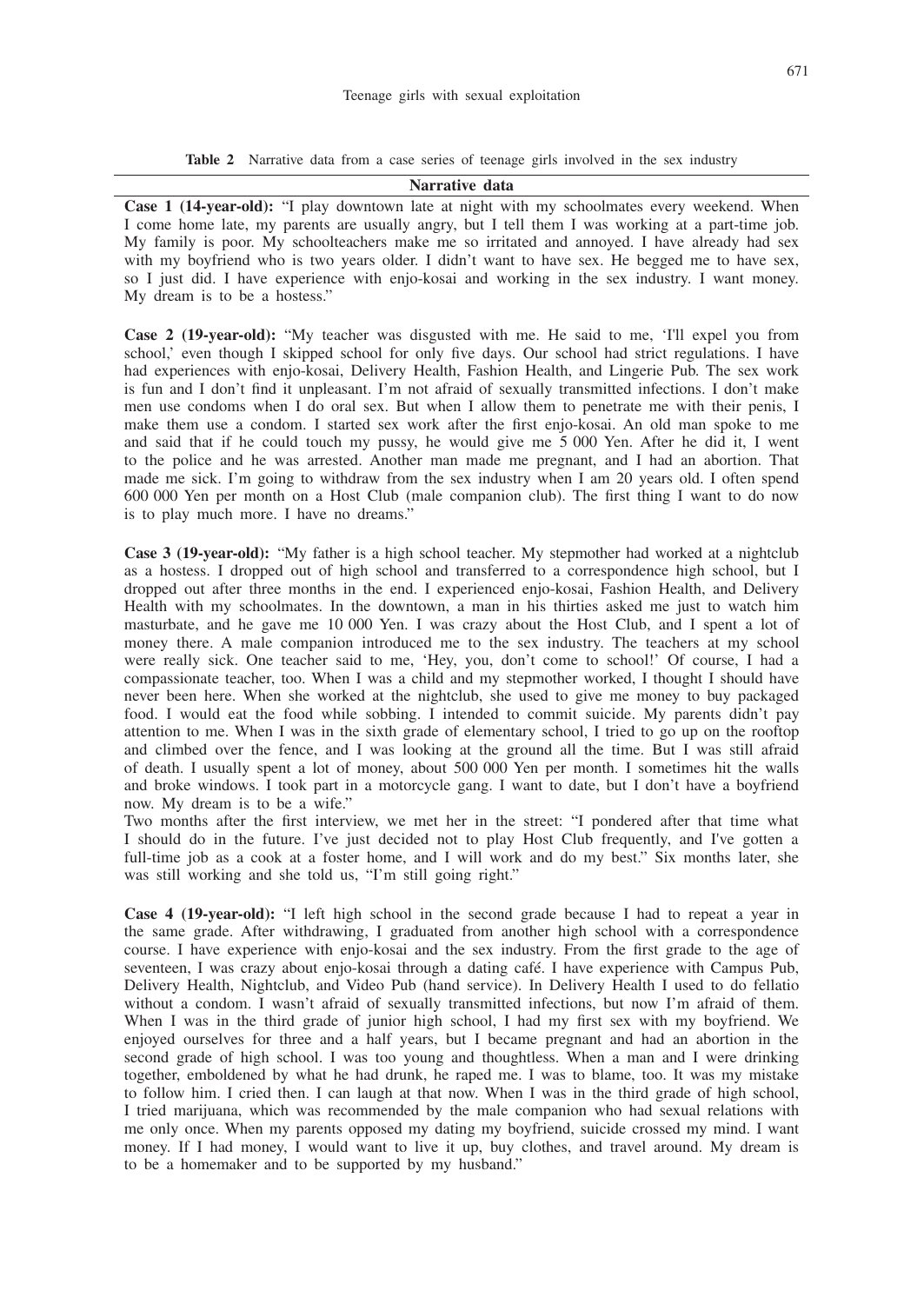**Case 5 (18-year-old):** "My mother was divorced and left with my younger brother when I was two. It was my brother whom my mother chose. My father gets violent when he drinks, and he kicks, hits, and throws things at me. Because I wanted money, I tried the sex industry and enjo-kosai through an introducer. It pained me to do sex work. When I did enjo-kosai, I thought the customer was one man, but several men came and raped me, and then I was left abandoned on a mountain. The man who was picking up girls gave me marijuana three times. My boyfriend introduced me to reckless driving. When I am alone, I cut my wrist in order not to feel lonely and irritated. I want my own place. I intended suicide because I hated my life. What I want to do now is to work, and I want to work in the sex industry. My dream is to be a bride. But I want to change my life, and I would like to ask you what I should do."

**Case 6 (17-year-old):** "My family is deep in debt. My stepfather was violent and threw a kitchen knife at me. My mother said to me, 'I'm OK if you die.' I left high school in the first grade. I hated my teacher, even though he may have been a good person. Now I'm running away. I have been raped twice. The first time was when I was in the first grade of junior high school. I reported it to the police, but we couldn't find the offender. The next time was when I was sixteen. I didn't report that to the police. When I was in the first grade of high school, I became pregnant by my boyfriend and I chose abortion. I was at a loss until the day of the operation whether I should have an abortion or not. Because I needed the money for an abortion, I had no choice but to do sex work at Delivery Health. After overdosing on sleeping pills of my mother, I tried to jump from the roof, but I couldn't. My boyfriend is a male companion. He is also deep in debt. I have no choice but to do enjo-kosai by a dating site to keep us alive. I would go to a dating café when I was sixteen, but now it sets the strict age limit. I feel too empty. What should I do tomorrow? My dream is to get married to my boyfriend. For now, I'll only get a license as a beautician."

C**ase 7 (16-year-old):** "I quit high school. I had experience with Delivery Health. I came to feel troubled and annoyed to work at Delivery Health, because of anxiety about sexually transmitted diseases and pregnancy. Although I didn't go to the hospital to confirm this, I had something like rupture of the membranes. My older friends, my boyfriend, and I rode motorcycles together recklessly. Now we sometimes enjoy reckless driving. I tried marijuana and stimulant with my older friends when I was a junior high school student. I sometimes waste a lot of money at the Host Club. I want to work and save money. I get tired of my part-time job. My dream is to open a bar or pub or to get married and be a homemaker."

**Case 8 (18-year-old):** "I work at Delivery Health because I want money. I try to think about nothing during my work. I always am careful about contraception. I have a dream. I'm going on to school."

**Case 9 (16-year-old):** "I have been guided and arrested by the police many times. When I was a junior high school student, I was forced to work at Delivery Health. I did enjo-kosai. I used drugs. The yakuza I knew gave me marijuana and stimulant. While taking drugs, I tried suicide. I sometimes think I could die. My dream is to have a happy family."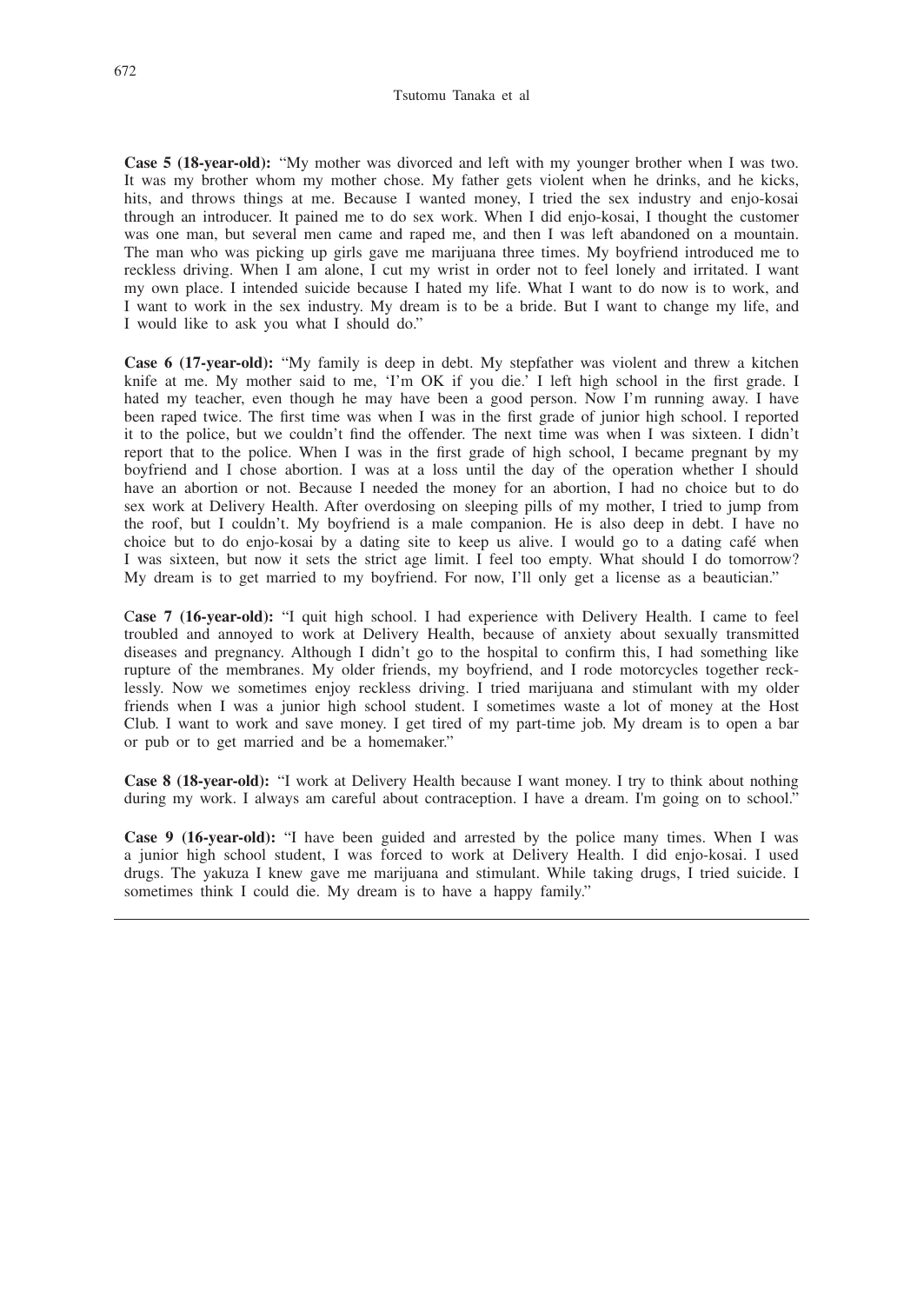**Table 3** Narrative data from a case series of teenage girls involved in enjo-kosai

#### **Narrative data**

**Case 10 (18-year-old):** "I was a member of a motorcycle gang, and I was invited to join the gang by a member of a right-wing organization. I did enjo-kosai. I was crazy in those days. The first time I had sex it was with a stranger. I tried marijuana, tempted by a man I met on a dating site. I do self-harm without noticing it. I sometimes think that I want to die and that it's better if I don't stay alive. I think the purpose of having sex is just to have a baby. Now I work at a bar. I want to work. My dream is to be rich."

**Case 11 (16-year-old):** "I live with my friend, as my mother knows. I have never participated in a motorcycle gang. I was tempted to use drugs by the members, but I said to them, 'You're fools!' and rejected it. I had sex for the first time in the second grade of junior high school. As soon as I graduated from junior high school, I became pregnant and had an abortion before I entered vocational school. My boyfriend I lived with at that time kicked me in the stomach. He didn't try to talk about it. We broke up. I don't want to remember it, although I must never forget. Now I try to make my partner use a condom. I want to have sex, but I usually pretend to have sex reluctantly because boyfriend wants. I did enjo-kosai just once. I usually get money from a 35-year-old guest at my Cabaret Club these days. The first thing I want to do now is work. I have nothing but night work. My dream is to get married and have a child. I want to be happy."

**Case 12 (17-year-old):** "I left commercial high school in the first grade because I didn't like studying. I disliked my teachers. I always think I shouldn't have been born. I have thought of killing myself. Everything looks tiresome. I experienced enjo-kosai by a dating site with a lot of men, but I made them use condoms. The first thing I want to do now is to die. My dream is to be supported by a partner right away."

**Case 13 (16-year-old):** "I tried thinner and stimulant out of curiosity, as recommended by my older friends. That was my mistake. I did enjo-kosai. I had sex for the first time with my boyfriend when I was in the beginning of the first grade in junior high school. He was four or five years older than me. I had an abortion two years ago. I sometimes think I shouldn't stay alive. My family is poor. The first thing I want to do now is to get money. I have no dreams."

**Case 14 (18-year-old):** "Since I was a high school student, I have been doing enjo-kosai with men in their thirties to fifties. They give me 30 000 Yen each time. I hate it, I don't want to do it, but I do it to get money. I was raped by a man whom I knew …in front of others. I was drunk. It was the winter of my second grade in junior high school. I have used drugs: marijuana, cocaine, stimulant, LSD, and thinner. I was tempted by my older friends. I obtained stimulant for 10 000 Yen per gram from drug peddlers. I felt pleasure while using it in the nightclub. I have done shoplifting many times. I was a member of a ladies' motorcycle gang. I have cut my wrist. I sometimes use violence against others when I don't like them. It's fun to watch them bleed when I beat them up. I have never thought of suicide. After enjoying myself in the Host Club, I usually feel empty. I spend 400 000 Yen per month. I want money. It's my pleasure to spend money. The Host Club is everything in my life. My dream is to get married to my sweetheart."

**Case 15 (16-year-old):** "My mother went away when I was in the second grade of elementary school. But now I can sometimes see her behind the back of my father. My father is tender. I love Dad. I was raped at a love hotel by a 23-year-old man whom I met on a mobile game site. I did enjo-kosai. I was compelled to do it because I had to save money. The buyers were 35- or 40-year-old men. I never want to do it again. I have suffered from chlamydia infection. I often sniff glue. I'm not going to stop using thinner. If someone I loved told me not to use it, I would stop it. It's fun. I get it from my older friends, earning money by enjo-kosai. My parents tell me, 'You can sniff if you want to do. But you'll be sorry for it.' I want to sniff thinner. I eat until I vomit. I cut my wrist. I carved 'Death' on my left wrist when my boyfriend said to me, 'Drop dead!' I intended to commit suicide and actually attempted it, but my friend stopped me and my boyfriend came to help. I don't like to be left alone. My teachers didn't desert me in my schooldays. All my friends are nice people. My dream is to work in a field related to cooking or to help in my grandmother's work."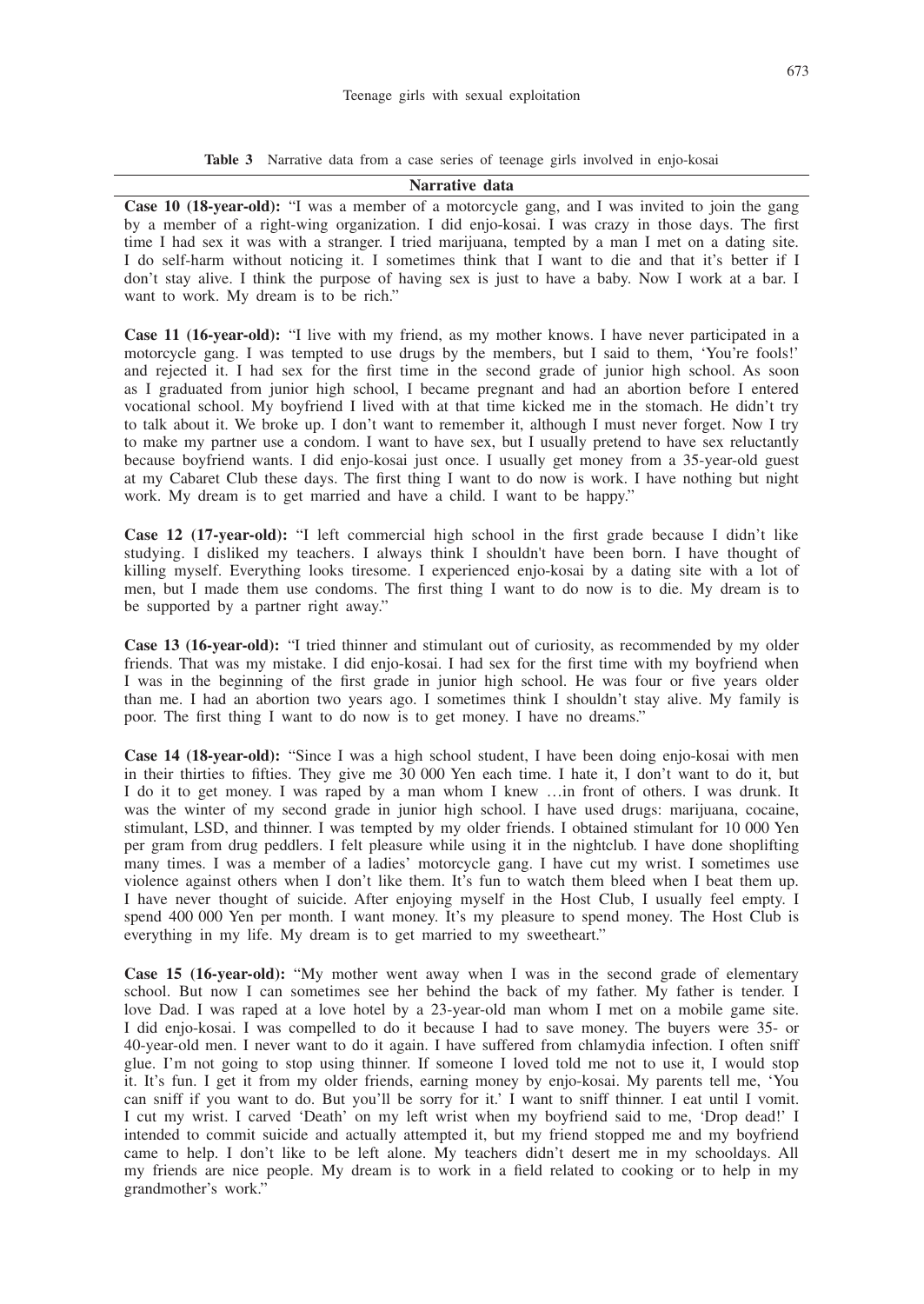C**ase 16 (18-year-old):** "My parents sometimes do violence to me, for example, they kick me, but I kick them in return. I did enjo-kosai with a 25-year-old office worker. I was about to be raped in the fourth grade in elementary school by a strange man who forced me into a car. I want to have sex. My first sex was in the second grade in junior high school with my boyfriend whom I loved. I feel empty periodically. I want to have cosmetic surgery on my eyelids. My dream is to be rich and marry a wealthy man."

**Case 17 (18-year-old):** "I get along with my mother. In my childhood, I took lessons in piano and swimming. I stayed in the same grade in high school because I didn't go to school regularly. At that time, my schoolmates made fun of me, but now it's OK and school is fun. I have a best friend in my school. An acquaintance of another friend gave me stimulant last year. It was supposed to cost 10 000 Yen, but I could get it for nothing in a casino. I broke down just once. Because I was scared of using stimulant and my friend always tenderly stood by me, I could stop it. I don't need stimulant now. But I still use marijuana with several people once a month in a karaoke box. A person involved with yakuza gave it to us for nothing, but I broke with him. I use marijuana out of curiosity. My first sex was when I was 16 years old with a 25-year-old man who picked up me in a nightclub. I had sex for 50 000 Yen with a man about 50 years old whom I met in a dating café. He made me sick. I made him use a condom as I learned in school. I don't like to have sex because it makes me tired, even with my boyfriend. I have never gone out with any boyfriend for more than three months. I am apt to fall in love quickly, but I soon find something that I don't like about him. I change my mind quickly. I'm not haunted by my past loves. I try to go to school every day. I don't put any trust in teachers, because they are not my family. My friends are important. I have a lot of things I want to do. My dream is to be a nursery nurse. I want to go on to vocational school. I like children."

**Case 18 (15-year-old):** "When my mother abused me, I intended to commit suicide and cut my wrist. I'm always lost in thought in a dark room. My family is, if anything, poor. When I was in the sixth grade in elementary school, I did enjo-kosai three times with a man over 30 years old by a party phone line. After that, he annoyed me to call him. He made me sick. He gave me money. I did enjo-kosai with another man. He told me he did enjo-kosai the first time when I was in the first grade of junior high school. He said to me, 'I saw enjo-kosai was like this...' and gave me money. I usually go to school. I like teachers. My dream is to get married and live happily."

**Case 19 (17-year-old):** "My parents both died. My family is poor, and my older sister works at another place. My father used to be violent to me. I'm looking for a person who gives me money tonight. My mother deserted me. When I was 16, I was raped and had an abortion. I have participated in reckless driving just once. I have intended to jump off the roof of a building."

**Case 20 (17-year-old):** "My parents sometimes are violent to me. I usually go to school, but I want to quit school. I intend to enjoy a nightclub tonight. I've never used drugs and I hate them. I haven't participated in reckless driving, but I have been tempted by a gang. I have thought of suicide. I feel tired. I want to earn money. My dream is to work in the apparel business and make money."

**Case 21 (16-year-old):** "My family is poor. When I entered elementary school, my parents divorced and my father went away, perhaps because of a quarrel with my mother. My mother is a moody person and is sometimes violent. As soon as I became a student in junior high school, I joined a sports club, but I quit it right way. My mother usually prepares our supper. My mother won't desert me, I'm quite sure. When I was in the third grade of junior high school, I had sex with a man whom I got to know from my homepage. I want to make money. My dream is to be a bride. I haven't decided what to do after graduation yet, but my mother will make me go on to college."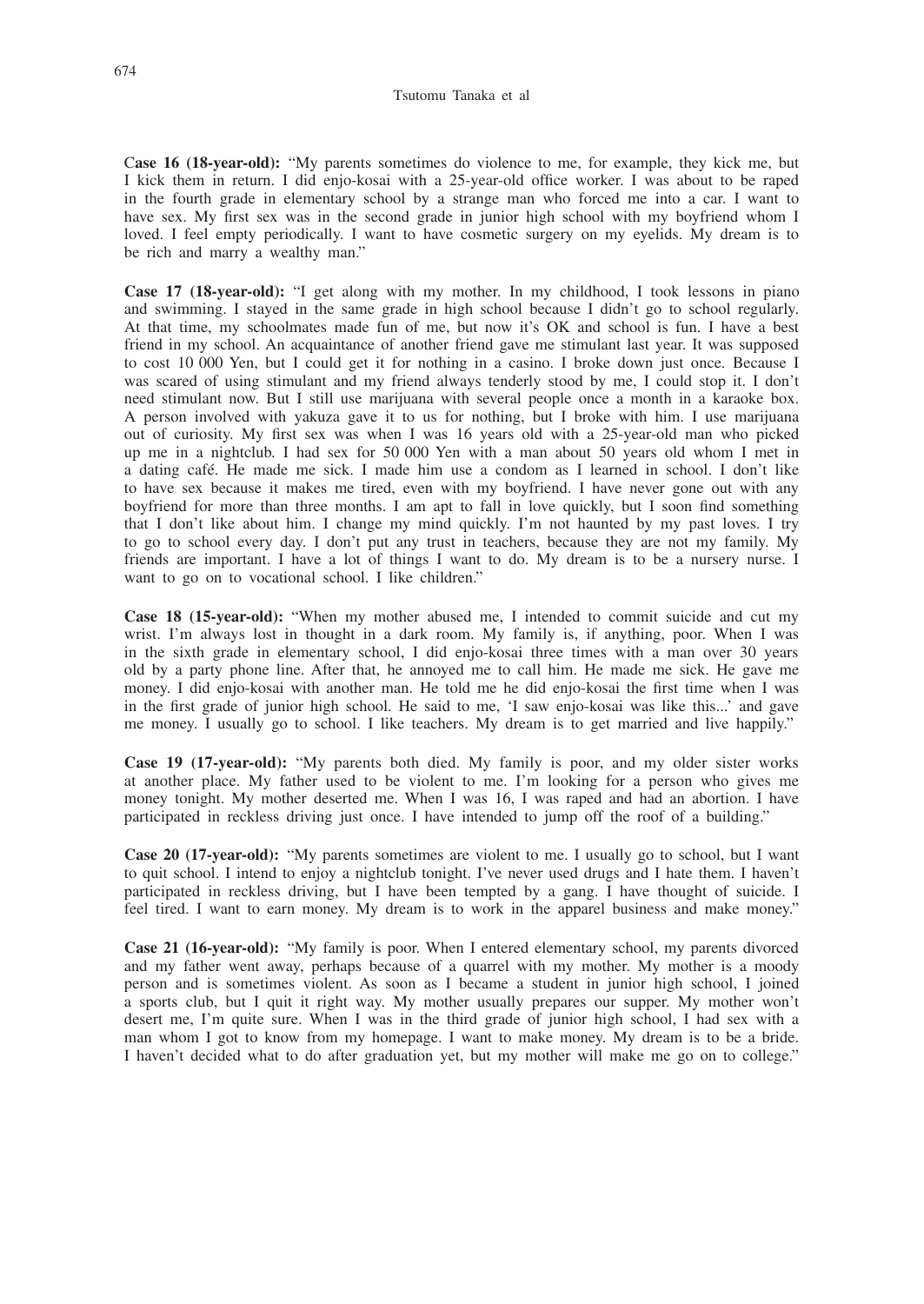Case 22 (16-year-old): "I'm in the second grade of high school. My school is famous for students who go on to university. My grandfather is yakuza, so my family does not have financial difficulties at all. I want to work in the field of welfare or medical practice, because I want to keep on working after marriage. I cut my wrist, but because I want to wear short sleeves, now I let my head hit against the wall. I didn't go to junior high school from the first grade to the second. I studied by myself. When I went to junior high school, I sometimes went not to the classroom but to the sickroom. I like to be devoted to a person whom I love. When I selected a high school, my boyfriend asked me to go to the same school together with him, and we did. As soon as we entered high school, we broke up. I'm often caught by the police for loitering late at night, and the police usually send me home in a police patrol car. But the police warn me that I will be sent to a juvenile classification home next time. I was arrested for not wearing a helmet when my friend gave me a ride on a motorcycle. I have done enjo-kosai and worked at a sexual massage parlor. I'm very worried about going on to school. My school tries to make me go on to university, and my parents, too. I haven't been getting along very well with my parents these days. I think university is a place where people go who have no goals. I want to go to vocational school to study care work or nursing."

Additionally, nine girls (Case: 4, 5, 7, 9, 10, 13–15, and 17) were exposed to drugs from gang members, workers in the sex industry, or schoolmates. Due to their self-determination, some of these cases were able to avoid drug dependency.

All of the girls had confidants, who were mainly their friends despite social risks that increased their vulnerability. Regardless of their severe social circumstances, most of them had dreams for their future, hoping to be brides, and have happy families.

#### DISCUSSION

#### *Our study has three major findings.*

First, some teenagers had experienced maltreatment, such as child abuse, neglect, and family conflict, as found in other studies.<sup>21,22</sup> This may be caused by low socioeconomic status or unstable family conditions which are situations where they do not have the ability to change. $2<sup>3</sup>$ They have not received appropriate affection from family, or friends.<sup>24</sup> They ran away from home and lived downtown late at night to survive. $25,26$ 

Second, other teenagers felt distress and difficulty in their school life, as former studies pointed out.<sup>1</sup> Some of them could not keep up with their studies, lost their interest, and/or their status at school because of overly strict school regulations. Their schools and their teachers did not provide appropriate instruction and support. Once they left school, they lost opportunities to acquire skills to reject sexual demands from adults and to avoid sexual violence, unintended pregnancy, and sexually transmitted infections. Moreover, they were labeled as students with problematic behaviors by their teachers.<sup>27</sup>

Finally, as Table 1 indicates, antisocial groups, such as gangster organizations or motorcycle gangs, seemed to affect these teenagers. Girls became involved in the sex industry and sexual exploitation through a network of gangs, such as dealers in illegal drugs, motorcycle gangs, and gangster organizations that they encounter downtown late at night. Although the government officially permits the sex industry, the illegal sex industry which hires the girls under 18 years of age is an extension of this permission. Despite the fact that Japan is one of the most developed countries, historically, the government has been lenient with the problem of sexual exploitation, as shown by the treatment of comfort women during World War II.<sup>28</sup> Sexual exploitation and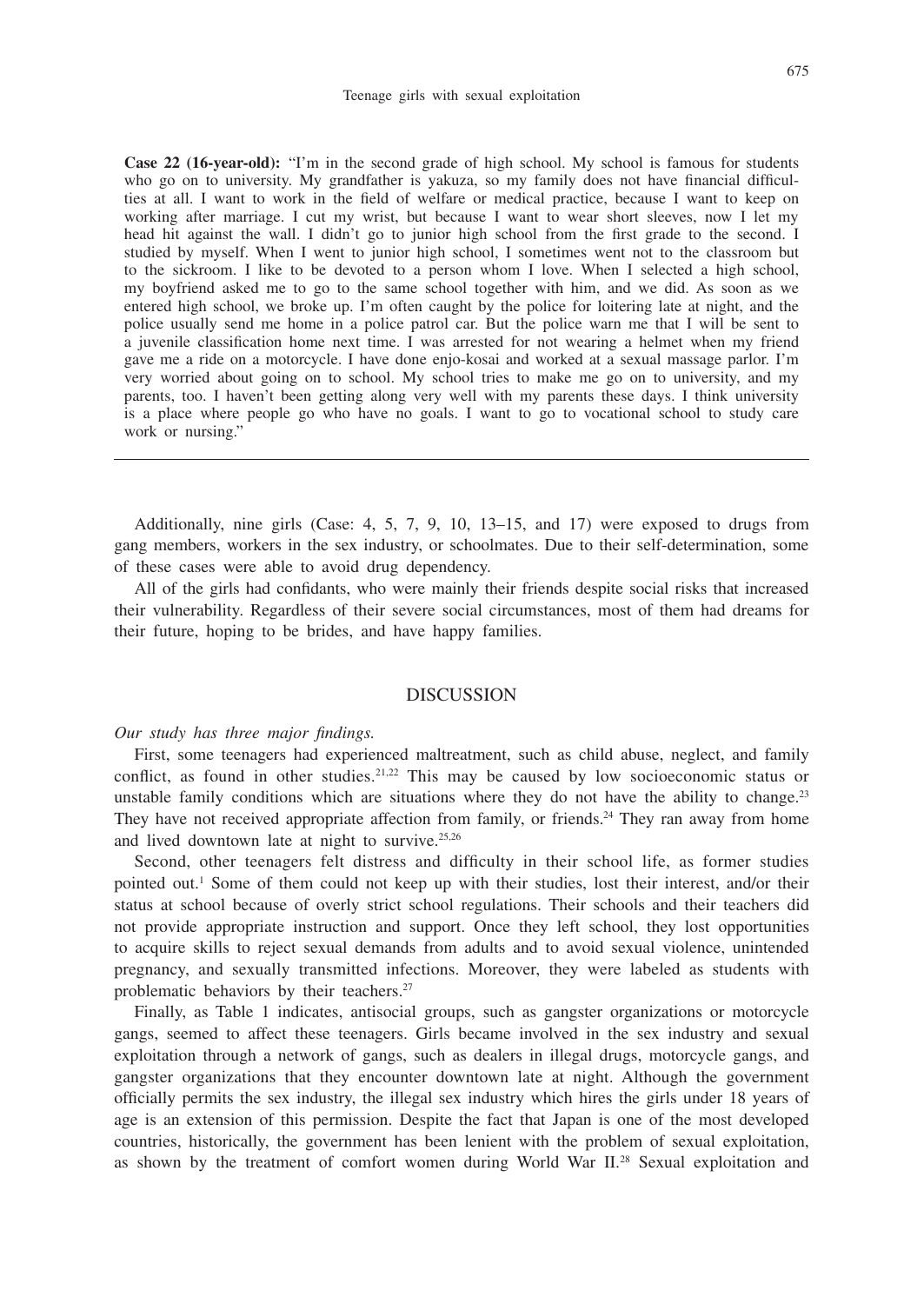#### Tsutomu Tanaka et al

discrimination due to social injustice and gender inequality has existed in Japan throughout our long history.

Our findings indicate that social determinants of health, such as family condition and educational opportunities, were unstable and vulnerable. However, most of the girls still had aspirations for their future. Then, to foster their hopes and dreams, additional legislation is needed to reform the adolescent health and welfare system. For instance, the Juvenile Act of Japan states "juveniles' sound development" as the purpose of the law;<sup>17,29</sup> however, we have to examine "juveniles' sound development" if this has become a convenient catchphrase and slogan for adults. The United Nations Convention on the Rights of the Child 1989 (UNCRC) states that children have not only the right to development, but also the right to freedom of expression. Article 3 requires that for all States Parties, "the best interests of the child" shall be a primary consideration.30,31 We cannot consider "juveniles' sound development" without comparing with the best interests of the child in the UNCRC, because girls are a group at social risk caused by relationships between them and their family, including socioeconomic circumstances and educational opportunities.<sup>32</sup> Therefore, public health, welfare, education, and school health systems for the teenagers involved in the sex industry and sexual exploitation need to be designed to ensure the best interests of children,<sup>17,33-35</sup> so that all families can receive sufficient welfare support by public health centers and welfare facilities, and all children can be provided benefits up to higher education.

#### *Significance and limitations*

The significance of our study is we had the opportunity to learn, listen, and engage teenagers who experience sexual exploitation. We met as equals, independent of police, judicial authorities, and juvenile training presence and oversight. Unlike journalistic reports, our nonprofit research study not only obtained information on the social and environmental conditions we also provided mental support and companionship.

The main limitation of our study is we were unable to provide statistical evidence on the sexual exploitation of teenage girls due to a low number of cases, and a selection bias due to the nature of street recruitment. We had difficulty encountering teenagers who were sexually exploited and were unable to find additional subjects after July 2013.18 This could be due to the reinforcement of police involvement, the teenage population has become introverted,<sup>36</sup> or sexual exploitation has moved from the streets to online-dating sites as seen in other countries.<sup>25</sup> Further studies on social determinants of adolescent health should be conducted by statistical methods, compared with the teenagers without involvement in sexual exploitation, including male teenagers. Moreover, full consideration for adolescent health will be needed concerning welfare policy rather than strict regulations, also taking account of Sustainable Development Goals which is targeted at social innovation to address ending poverty, promoting well-being, and education for all.37

#### ACKNOWLEDGEMENTS

We would like to thank the former Prof. Shinkan Tokudome, Nagoya City University, and the late Prof. Hitoshi Tsuda, Nagoya University, for their suggestions and constant encouragement. We are also grateful to our NGO members, especially Dr. Kazuaki Fukushima, who listened to teenagers' voices with warm respect. We wish that happiness will come to all youths.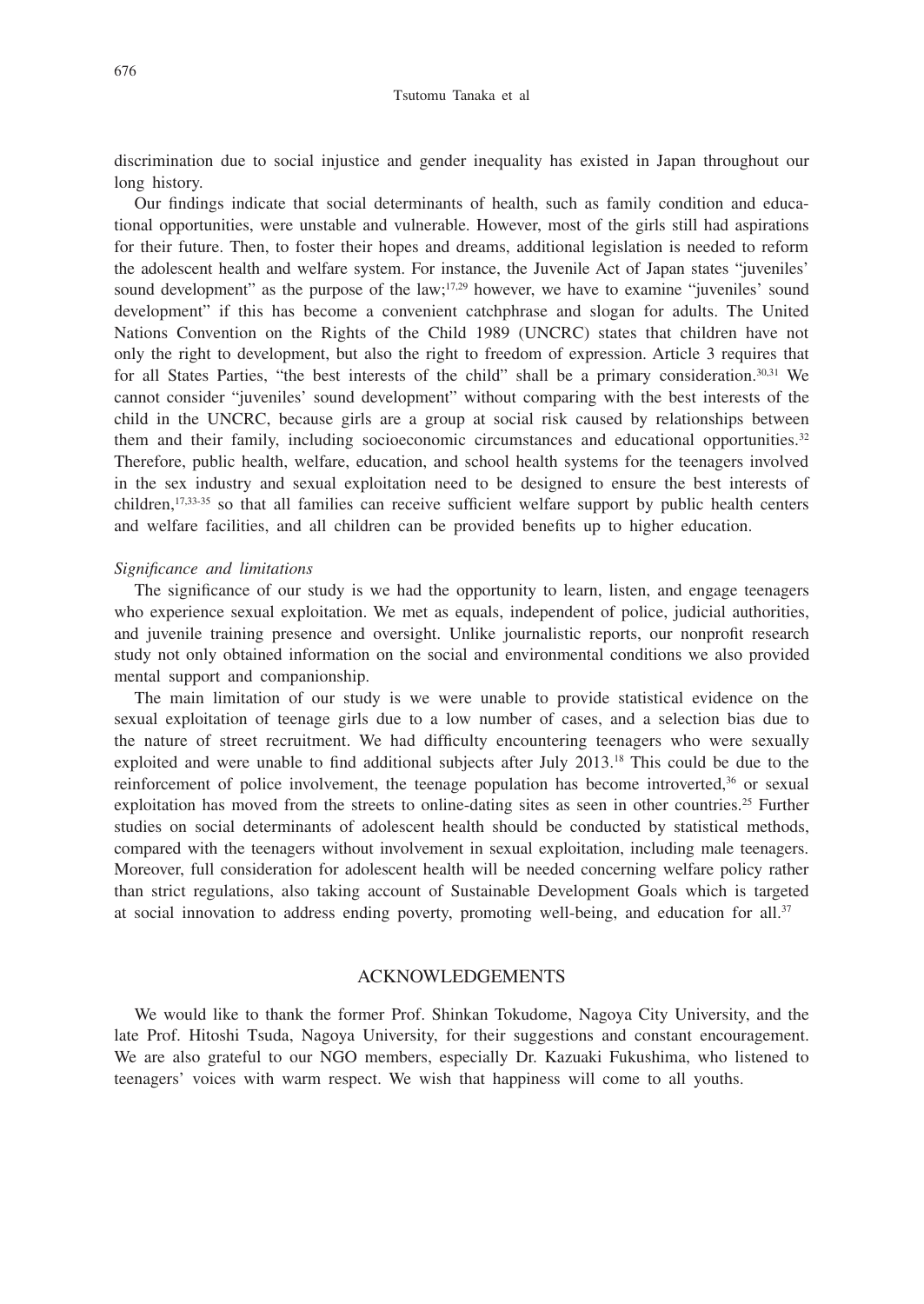### CONFLICT OF INTEREST

The authors declared that there is no conflict of interest. This study was unfunded.

#### **REFERENCES**

- 1) Morewitz SJ, eds. *Runaway and Homeless Youth: New Research and Clinical Perspectives*. Switzerland: Springer; 2016.
- 2) World Health Organization (WHO). *Closing the Gap in a Generation: Health Equity through Action on the Social Determinants of Health*. Geneva, Switzerland: WHO; 2008.
- 3) Aptekar L, Stoecklin D. *Street Children and Homeless Youth: A Cross-Cultural Perspective*. Dordrecht, Netherland: Springer; 2014.
- 4) Chaffee T, English A. Sex trafficking of adolescents and young adults in the United States: healthcare provider's role. *Curr Opin Obstet Gynecol*. 2015;27(5):339–344.
- 5) Greenbaum VJ. Commercial sexual exploitation and sex trafficking of children in the United States. *Curr Probl Pediatr Adolesc Health Care*. 2014;44(9):245–269.
- 6) Tsutsumi A, Izutsu T, Matsumoto T. Risky sexual behaviors, mental health, and history of childhood abuse among adolescents. *Asian J Psychiatr*. 2012;5(1):48–52.
- 7) Holger-Ambrose B, Langmade C, Edinburgh LD, Saewyc E. The illusions and juxtapositions of commercial sexual exploitation among youth: identifying effective street-outreach strategies. *J Child Sex Abus*. 2013;22(3):326–340.
- 8) Tanaka T. Socio-medical investigation of juvenile status offenders in late night downtown areas [in Japanese]. *Bulletin of Social Medicine*. 2010;27(2):35–44.
- 9) Tanaka T, Furuhashi T, Yabushita M, Osaka Y. Descriptive study on juveniles loitering in the downtown street late at night [in Japanese]. *Adolescentology*. 2014;32(3):334–344.
- 10) Marmot M, Wilkinson R, eds. *Social Determinants of Health*. 2nd ed. New York, NY: Oxford University Press; 2006.
- 11) Matza D. *Delinquency and Drift*. New York, NY: Wiley; 1964.
- 12) Hirschi T. *Causes of Delinquency*. Berkeley, CA: University of California Press; 1969.
- 13) Burfeind J, Bartusch DJ. *Juvenile Delinquency: An Integrated Approach*. 3rd ed. New York, NY: Routledge; 2016.
- 14) Bochner AP, Riggs NA. Practicing narrative inquiry. In: Leavy P, ed. *The Oxford Handbook of Qualitative Research*. New York, NY: Oxford University Press; 2014:195–222.
- 15) Auerswald CL, Greene K, Minnis A, Doherty I, Ellen J, Padian N. Qualitative assessment of venues for purposive sampling of hard-to-reach youth: an illustration in a Latino community. *Sex Transm Dis*. 2004;31(2):133–138.
- 16) Minnis A, Auerswald CL, Doherty I, Ellen J, Shiboski S, Padian N. Qualitative and quantitative methods for developing a venue-based sampling approach for a study of latino adolescents' social and sexual Networks. In: *The Network Paradigm in Research on Drug Abuse, HIV, and Other Blood-borne and Sexually Transmitted Infections*. Bethesda, MD: National Institute for Drug Abuse; 2002.
- 17) Yamashita T, Yamaguchi A, eds. *Compendium of Japanese Law* [in Japanese]. Tokyo, Japan: Yuhikaku; 2017.
- 18) Sanders T, O'Neill M, Pitcher J. *Prostitution: Sex Work, Policy & Politics*. London, England: SAGE Publications; 2009.
- 19) Home Office. *Paying the Price: A Consultation Paper on Prostitution*. London, Great Britain: Home Office; 2004.
- 20) Ward H, Mercer CH, Wellings K, et al. Who pays for sex? An analysis of the increasing prevalence of female commercial sex contacts among men in Britain. *Sex Transm Infect*. 2005;81(6):467–471.
- 21) Cimino AN, Madden EE, Hohn K, et al. Childhood maltreatment and child protective services involvement among the commercially sexually exploited: a comparison of women who enter as juveniles or as adults. *J Child Sex Abus*. 2017;26(3):352–371.
- 22) Mitchell KJ, Finkelhor D, Wolak J. Conceptualizing juvenile prostitution as child maltreatment: findings from the National Juvenile Prostitution Study. *Child Maltreat*. 2010;15(1):18–36.
- 23) Melrose M, Barrett D, Brodie L. *One-way Street: Retrospectives on Childhood Prostitution*. London, UK: The Children's Society; 1999.
- 24) Roe-Sepowitz DE. Juvenile entry into prostitution: the role of emotional abuse. *Violence Against Women*.